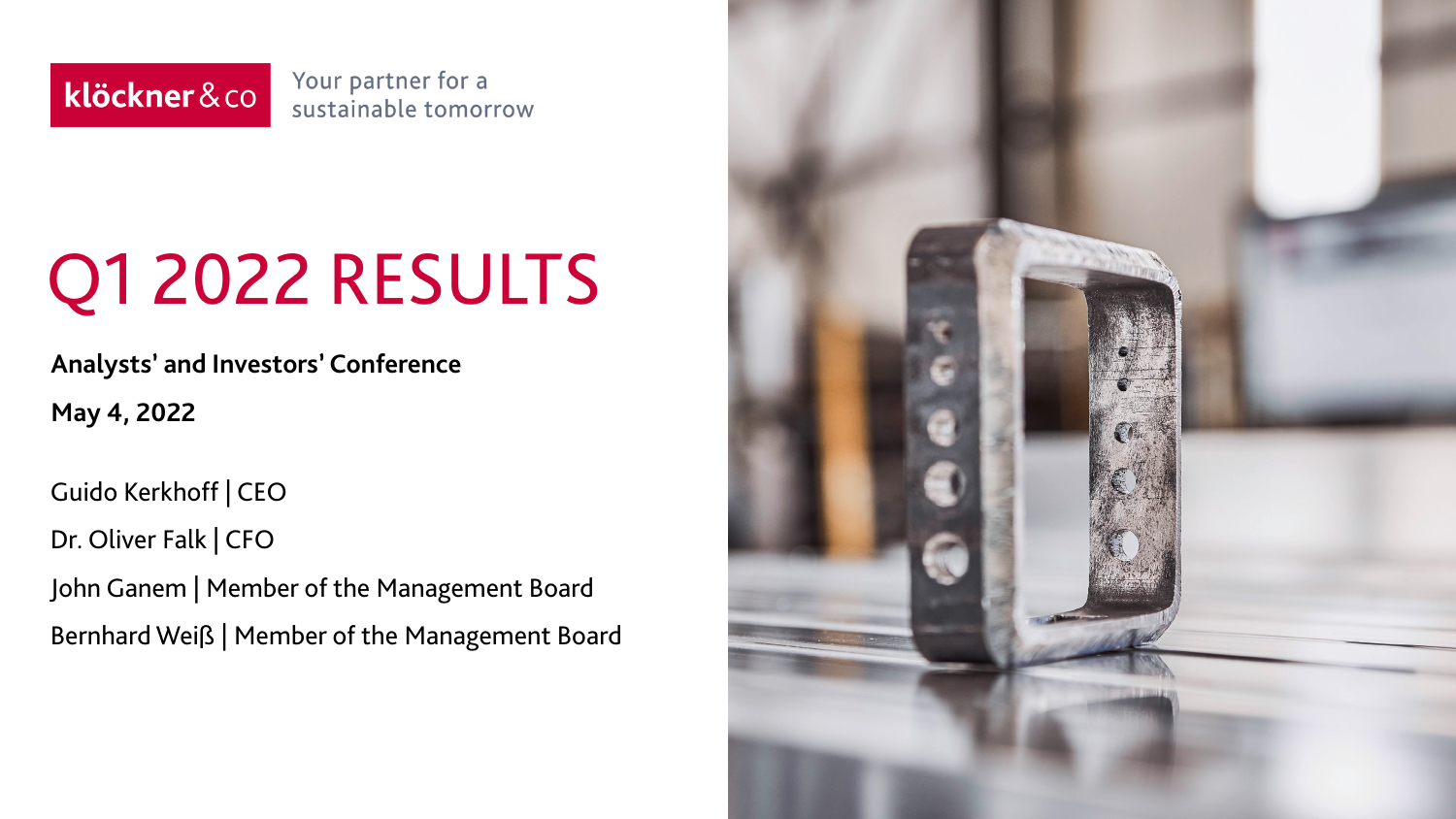#### DISCLAIMER

This presentation contains forward-looking statements which reflect the current views of the management of Klöckner & Co SE with respect to future events. They generally are designated by the words "expect", "assume", "presume", "intend", "estimate", "strive for", "aim for", "plan", "will", "endeavor", "outlook" and comparable expressions and generally contain information that relates to expectations or goals for economic conditions, sales proceeds or other yardsticks for the success of the enterprise. Forward-looking statements are based on currently valid plans, estimates and expectations and are therefore only valid on the day on which they are made. You therefore should consider them with caution. Such statements are subject to numerous risks and factors of uncertainty (e. g. those described in publications) most of which are difficult to assess and which generally are outside of the control of Klöckner & Co SE. The relevant factors include the effects of reasonable strategic and operational initiatives, including the acquisition or disposal of companies or other assets. If these or other risks and factors of uncertainty occur or if the assumptions on which the statements are based turn out to be incorrect, the actual results of Klöckner & Co SE can deviate significantly from those that are expressed or implied in these statements. Klöckner & Co SE cannot give any guarantee that the expectations or goals will be attained. Klöckner & Co SE – notwithstanding existing legal obligations – rejects any responsibility for updating the forward-looking statements through taking into consideration new information or future events or other things.

In addition to the key figures prepared in accordance with IFRS and German-GAAP respectively, Klöckner & Co SE is presenting non-GAAP key figures such as EBITDA, EBIT, Net Working Capital and net financial liabilities that are not a component of the accounting regulations. These key figures are to be viewed as supplementary to, but not as a substitute for data prepared in accordance with IFRS. Non-GAAP key figures are not subject to IFRS or any other generally applicable accounting regulations. In assessing the net assets, financial position and results of operations of Klöckner & Co SE, these supplementary figures should not be used in isolation or as an alternative to the key figures presented in the consolidated financial statements and calculated in accordance with the relevant accounting principles. Other companies may base these concepts upon other definitions. Please refer to the definitions in the annual report. For other terms not defined in this annual report, please refer to the glossary on our website at https://www.kloeckner.com/en/glossary.html.

Rounding differences may occur with respect to percentages and figures.

The English translation of the annual report and the interim statement are also available, in case of deviations the German versions shall prevail.

Evaluating statements are unified and are presented as follows:

+/- 0-1% constant +/- >1-5% slight +/- >5% considerable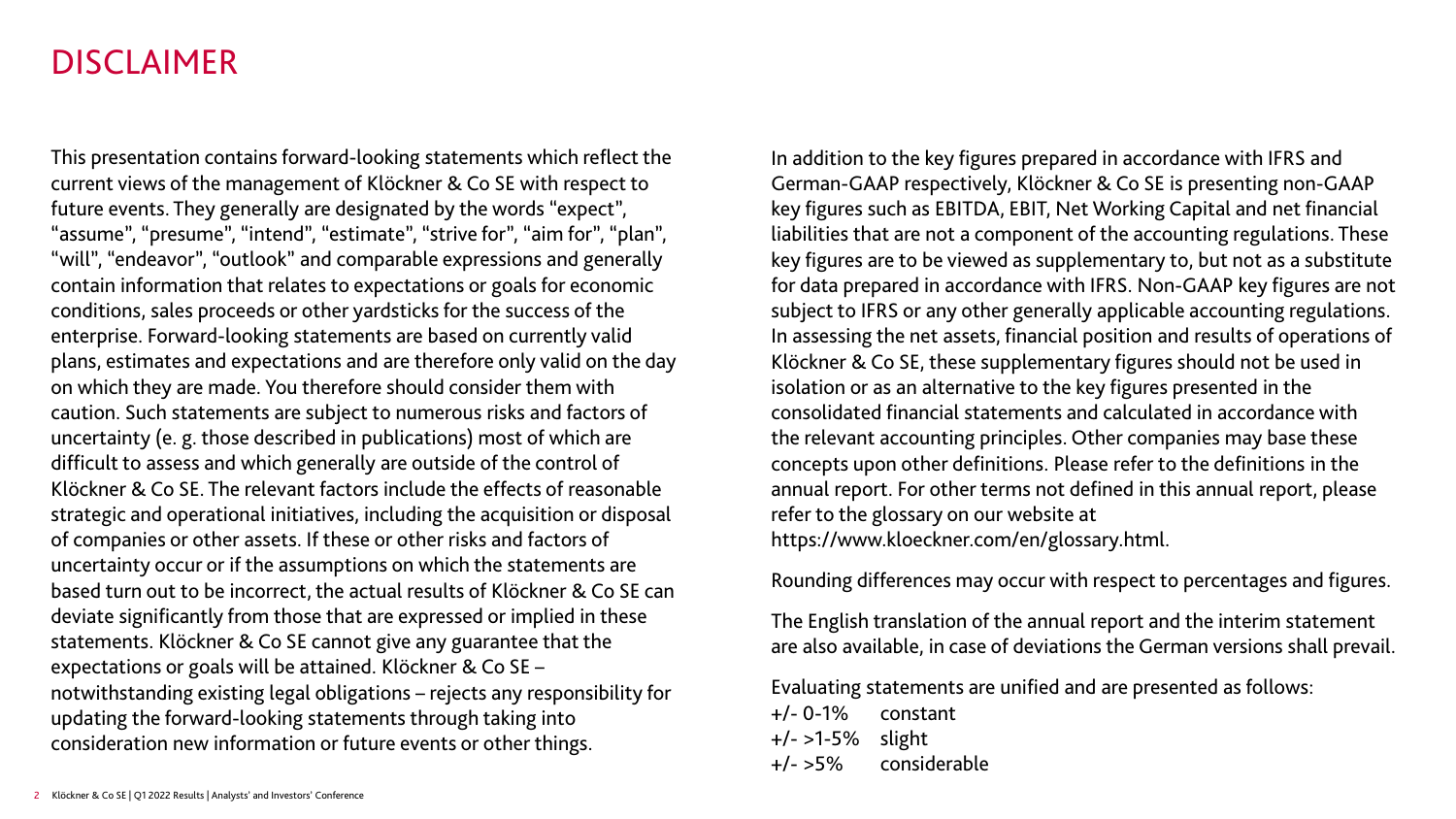# AGENDA

# **1. Highlights and update on strategy**

- 2. Financials
- 3. Outlook
- 4. Appendix

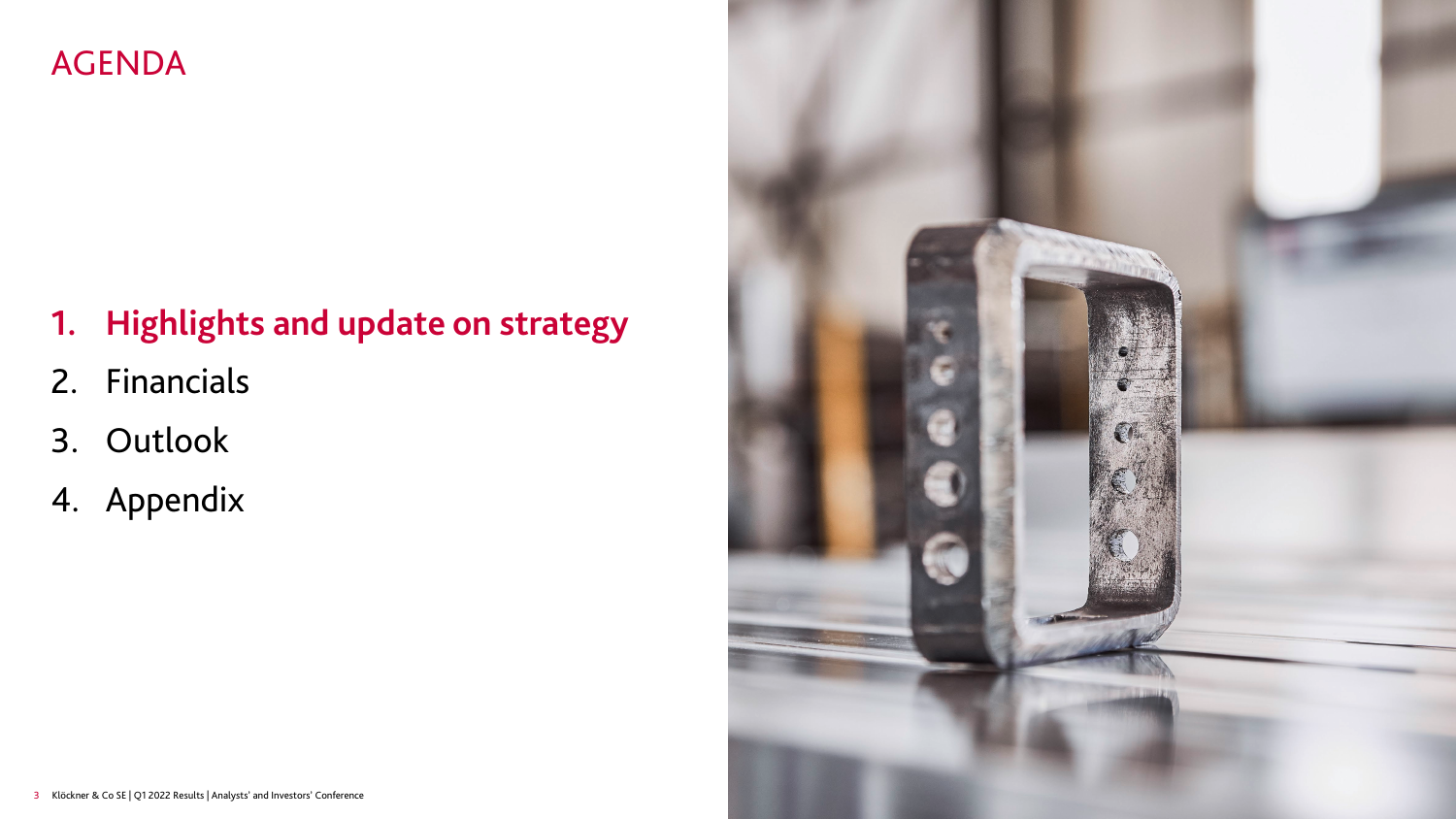# HIGHLIGHTS OF Q1 2022

|                                      | <b>Q1 2022</b> | Q1 2021 | <b>Delta</b> |                                                                                                                               |
|--------------------------------------|----------------|---------|--------------|-------------------------------------------------------------------------------------------------------------------------------|
| Shipments (Tto)                      | 1,257          | 1,287   | $-2.3%$      | Slightly down yoy, however, strongly up qoq (+13.4%) due to seasonality<br>and despite consistent margin-over-volume strategy |
| Sales $(\epsilon m)$                 | 2,438          | 1,525   | $+59.8%$     | Due to positive price development                                                                                             |
| Gross profit $(\epsilon m)$          | 482            | 388     | $+24.2%$     | Considerable increase due to favorable price dynamics                                                                         |
| EBITDA $(\epsilon m)^*$              | 201            | 130     | $+71$        | Positive price dynamics, strict NWC management and margin-over-volume<br>strategy; EBITDA reported of €254m                   |
| Oper. CF $(\epsilon m)$              | $-261$         | 18      | $-278$       | Negative OCF mainly due to price driven NWC increase; managing NWC<br>smartly                                                 |
| Net financial debt<br>$(\epsilon m)$ | 999            | 363     | $+636$       | Net debt increased yoy mainly due to price driven NWC build-up                                                                |
| Digital sales share                  | 46%            | 45%     | $+1\%p$      | Flattish yoy after pandemic related boost; strong Kloeckner Assistant<br>development                                          |

\*) Before material special effects.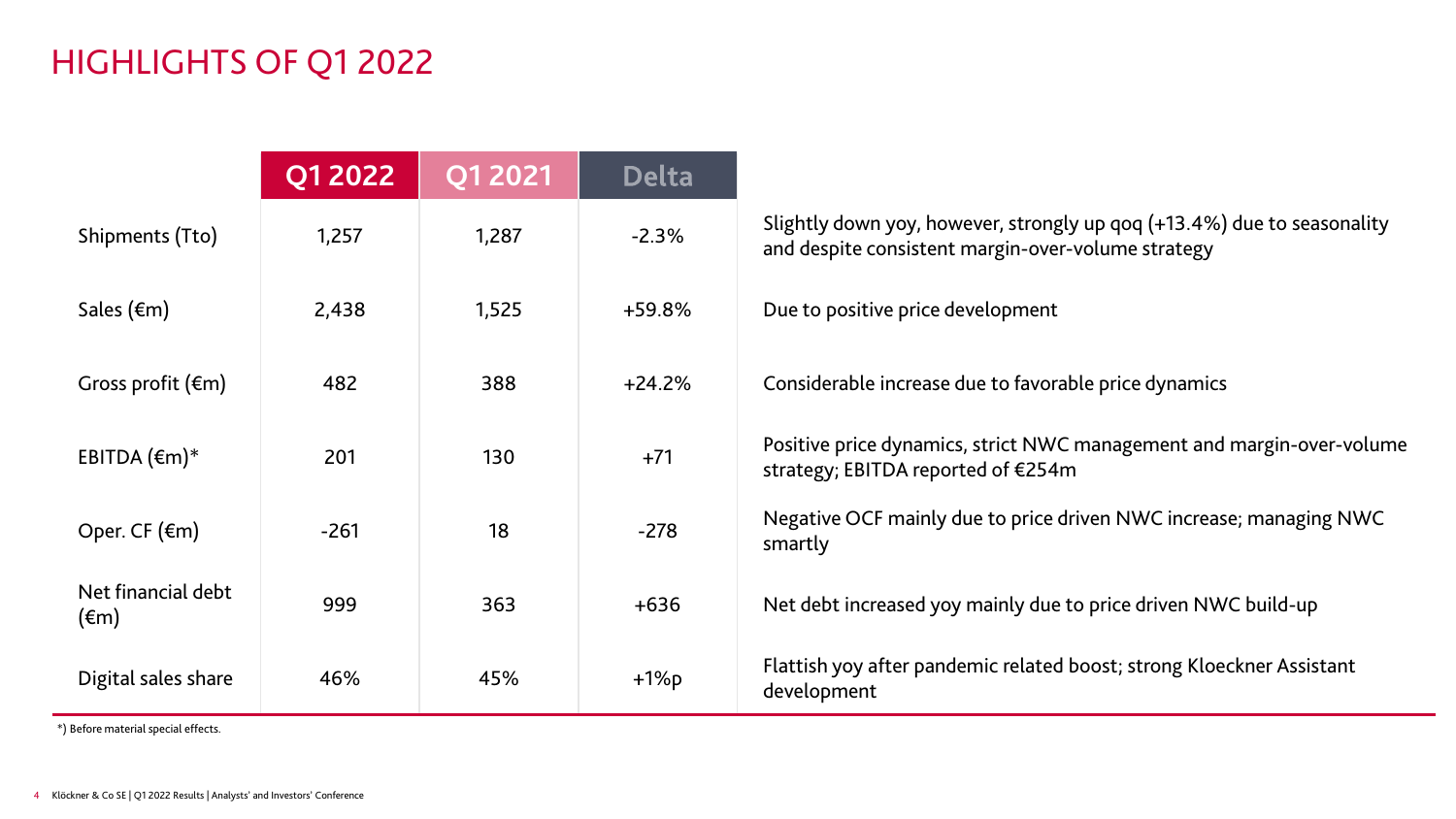

#### OPERATIONAL AND AUTOMATION INITIATIVES PROGRESSING

- **Sale of site in Switzerland** 
	- **Sale of site in Wettingen, Switzerland, completed**
	- Disposal proceeds of €50m
	- Operating business relocated to other sites
- Material special effects amounting to a total of €53m in Q1 2022
- **Kloeckner Assistant posts record quarterly performance**
	- Processed around €390m of sales volume in Q1 2022
	- Self-developed AI solution continues to gain traction and almost doubles processed volume yoy
	- Kloeckner Assistant has already processed a total volume of €1.8bn since launch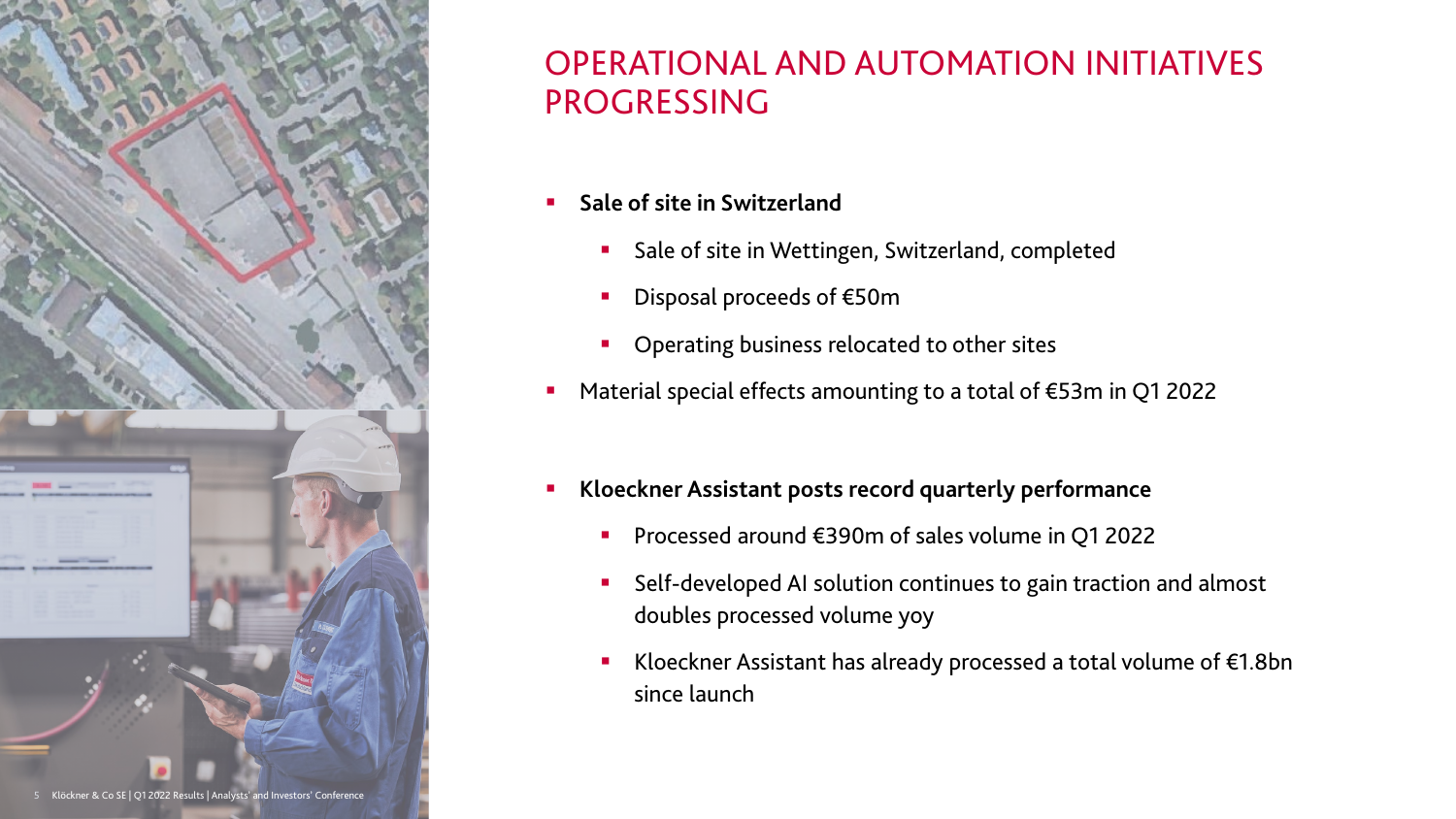# LEADING THE SUSTAINABILITY TRANSFORMATION





- Concrete reduction measures identified, implementation already started
- Scope 1 & 2 emissions below 1% of overall Scope 1-3 emissions
- In addition to reduction measures, compensation of Scope 1 & 2 emissions from 2022 onwards

# **World's first company with net zero approval of SBTi to new standards**





#### **Scope 1 & 2 Scope 3 under direct influence Scope 3 suppliers & customers**

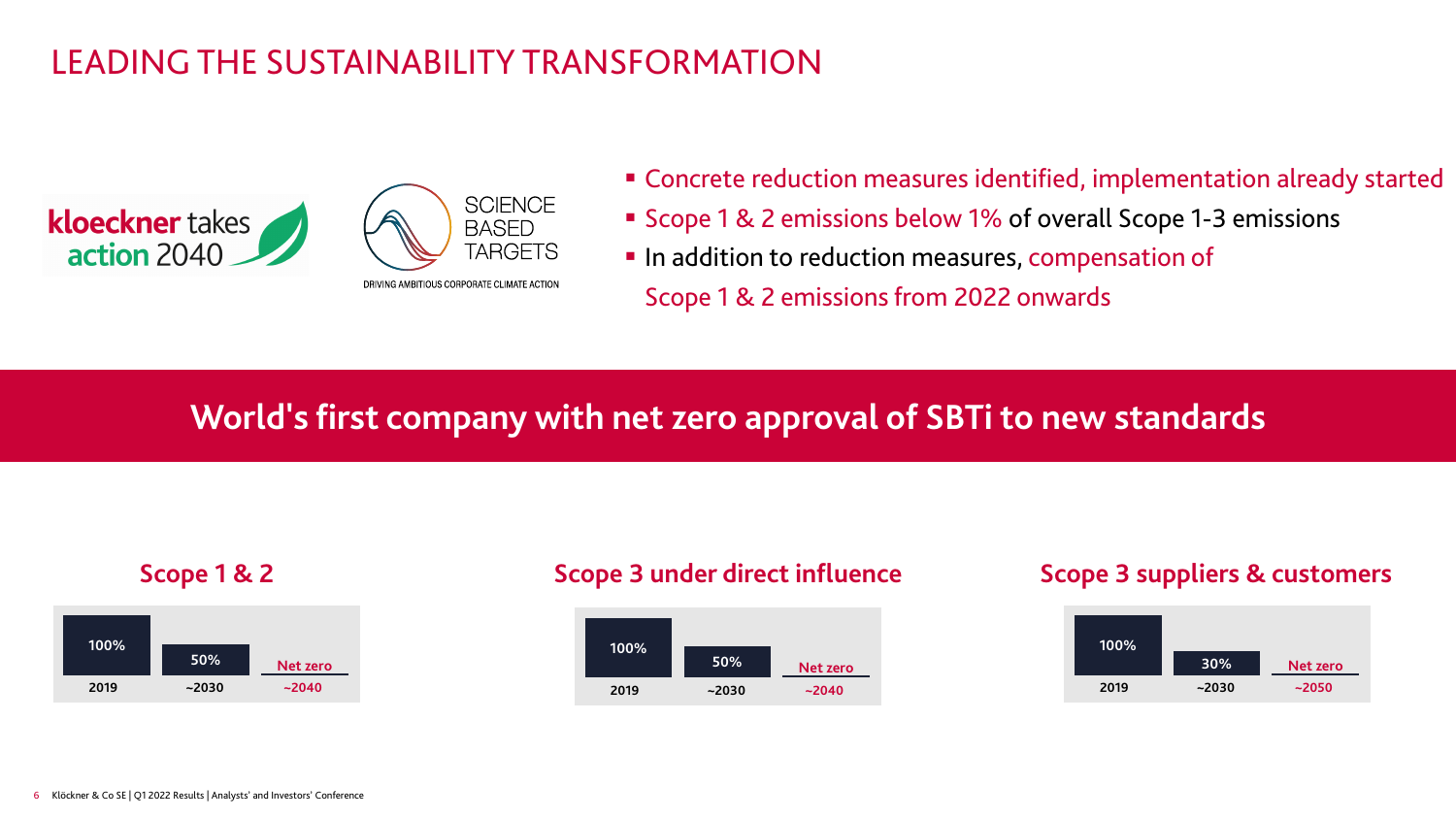### AGENDA

- 1. Highlights and update on strategy
- **2. Financials**
- 3. Outlook
- 4. Appendix

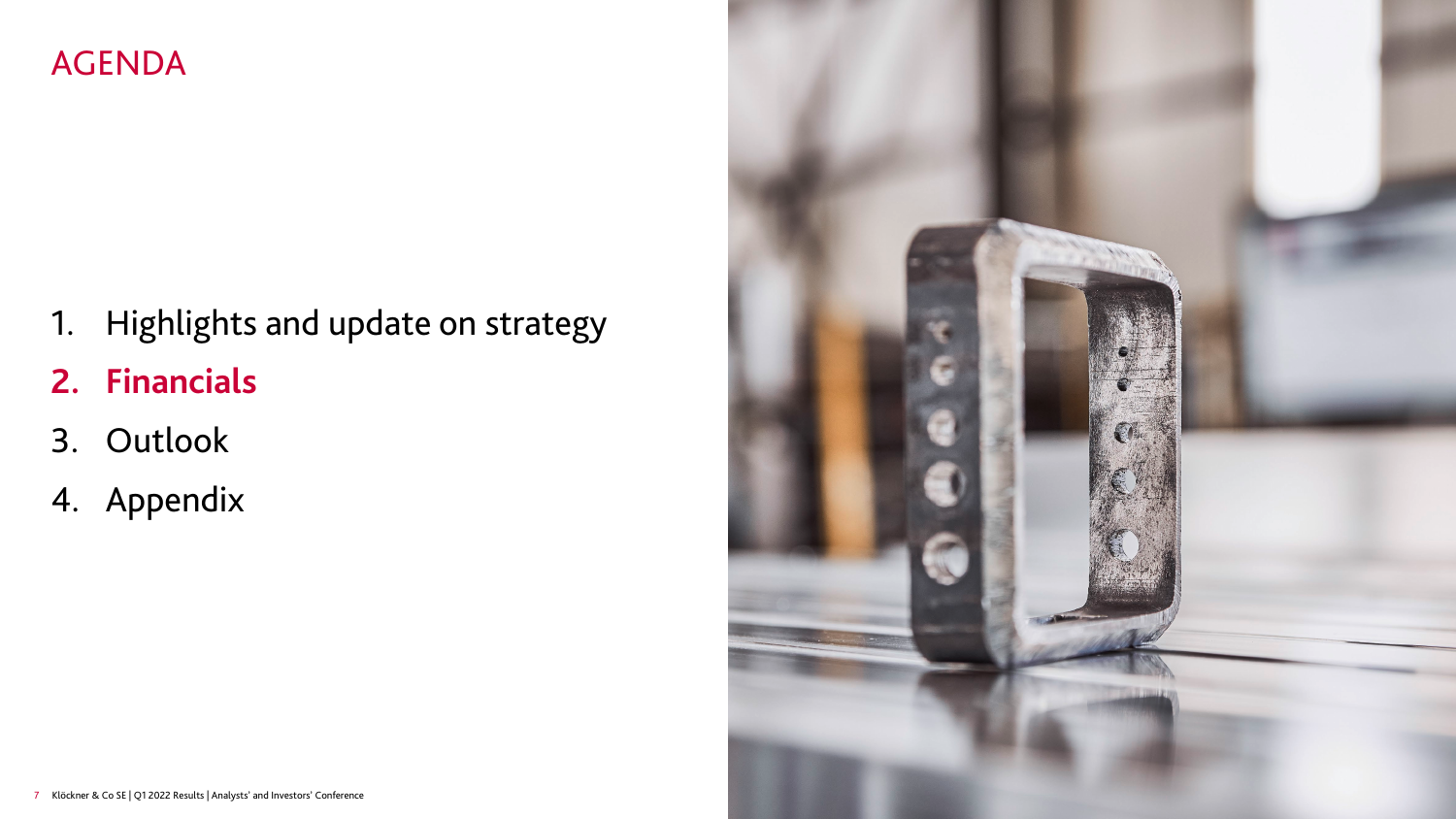#### SHIPMENTS, SALES AND GROSS PROFIT





\*) Before material special effects.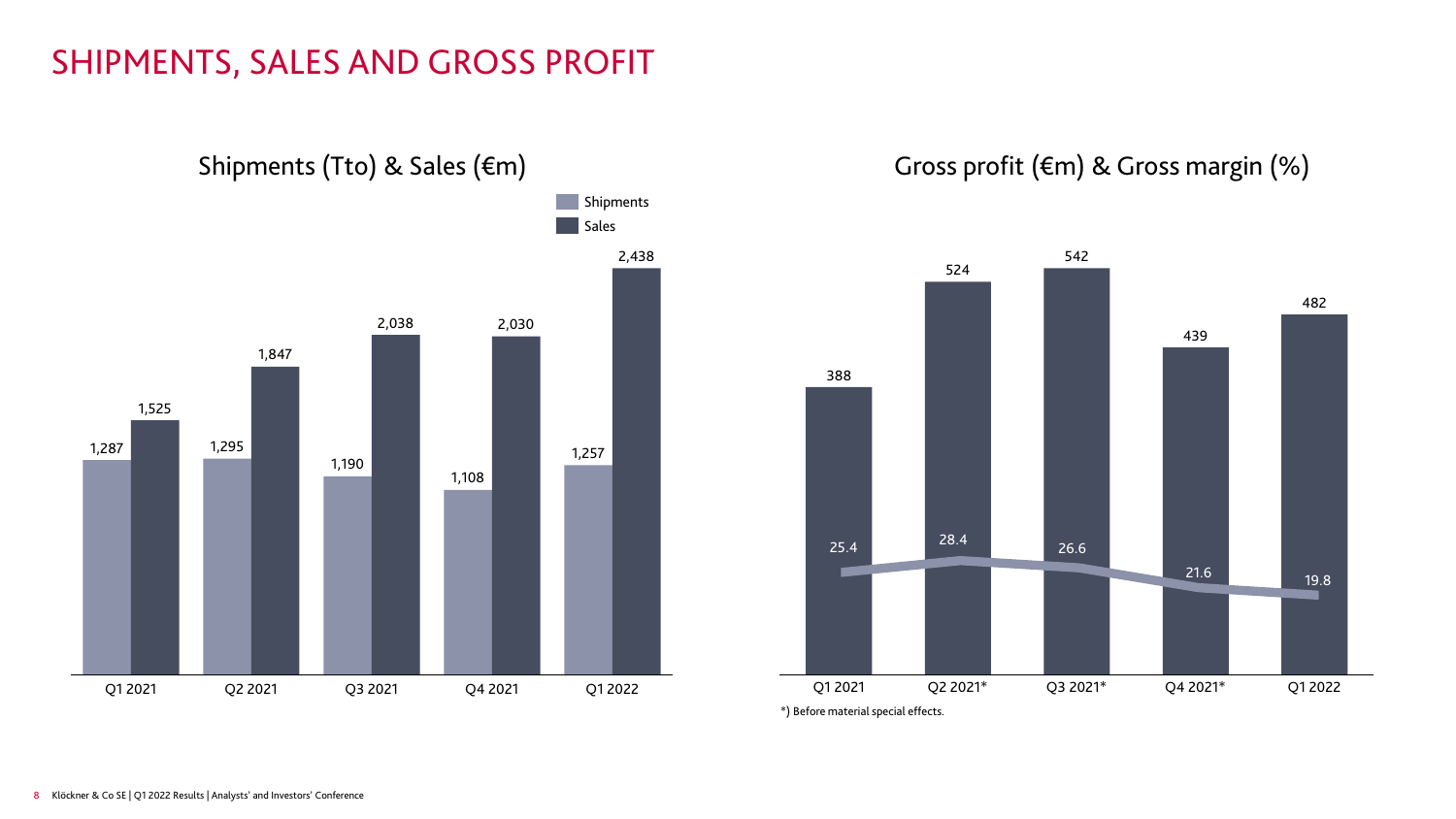#### EBITDA DEVELOPMENT

**EBITDA (€m) in Q1 2022**



- Strong operating result and considerably up yoy
- Negative volume effect mainly due to consistent marginover-volume strategy
- **Strong positive price effect due to tight market environment**
- OPEX up especially driven by shipping & operating costs
- Positive FX-effects of €6m
- Material special effects of €53m mainly relate to the sale of sites in Switzerland and France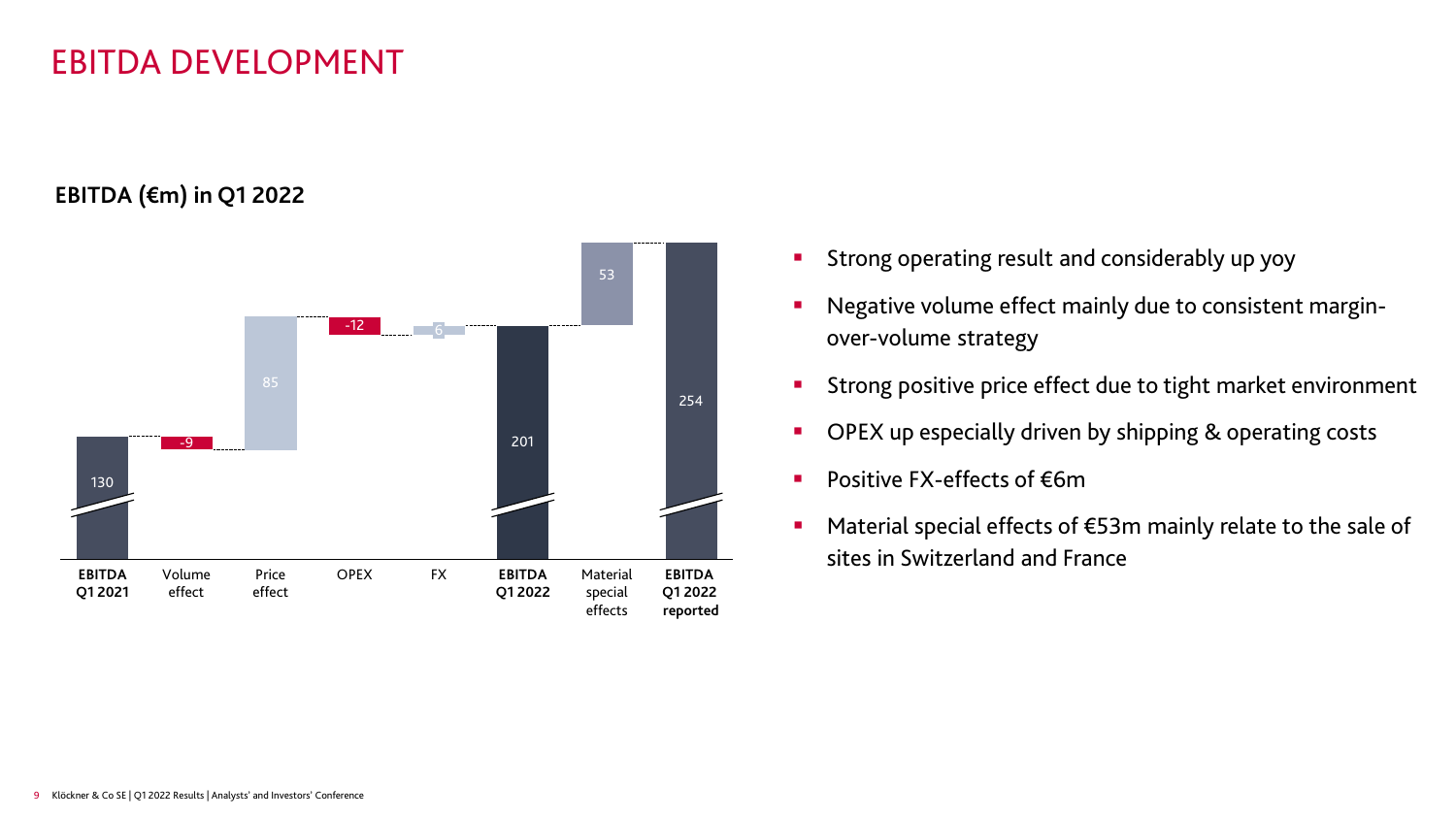# CASH FLOW AND NET DEBT DEVELOPMENT

#### **Cash flow Q1 2022 (€m)**



#### **Net financial debt 03.2022 vs. 12.2021 (€m)**



- EBITDA of  $£254m$
- Mainly price driven NWC increase of €425m; smart NWC management
- Asset disposals of €54m in Switzerland and France
- Cash flow from operating activities of €-261m
- Net CAPEX positive with  $\epsilon$ 39m
- Free cash flow accordingly €-222m

 Net financial debt increased mainly due to price driven NWC increase from €762m to €999m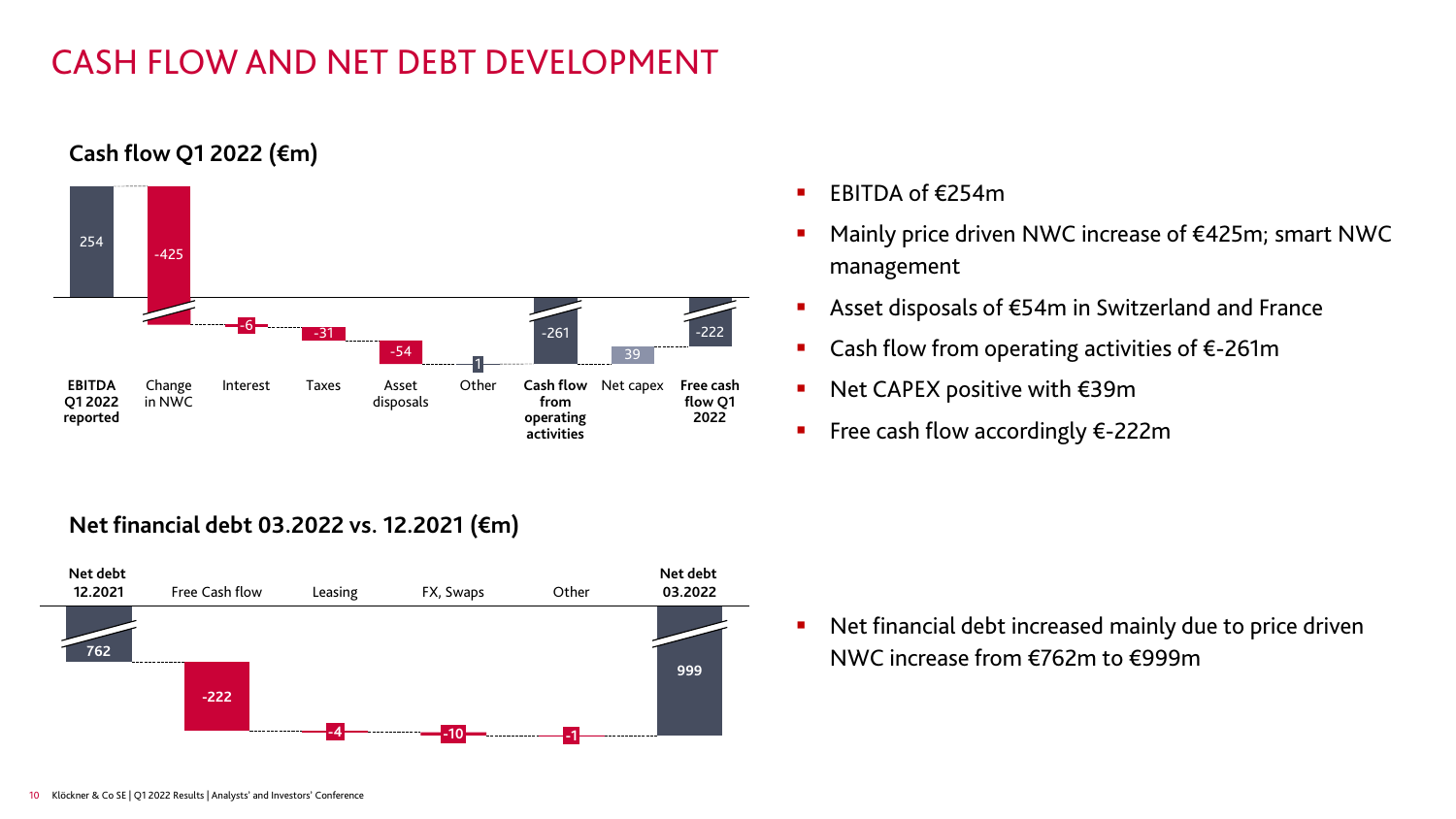#### STRONG AND SOLID BALANCE SHEET

#### **Solid equity ratio of 44%, gearing\*) of 51% and leverage of 1.1x**



goodwill from business combinations subsequent to May 23, 2019.

\*\*) Incl. contract assets and supplier bonuses.

\*\*\*) Incl. contract liabilities and advance payments received.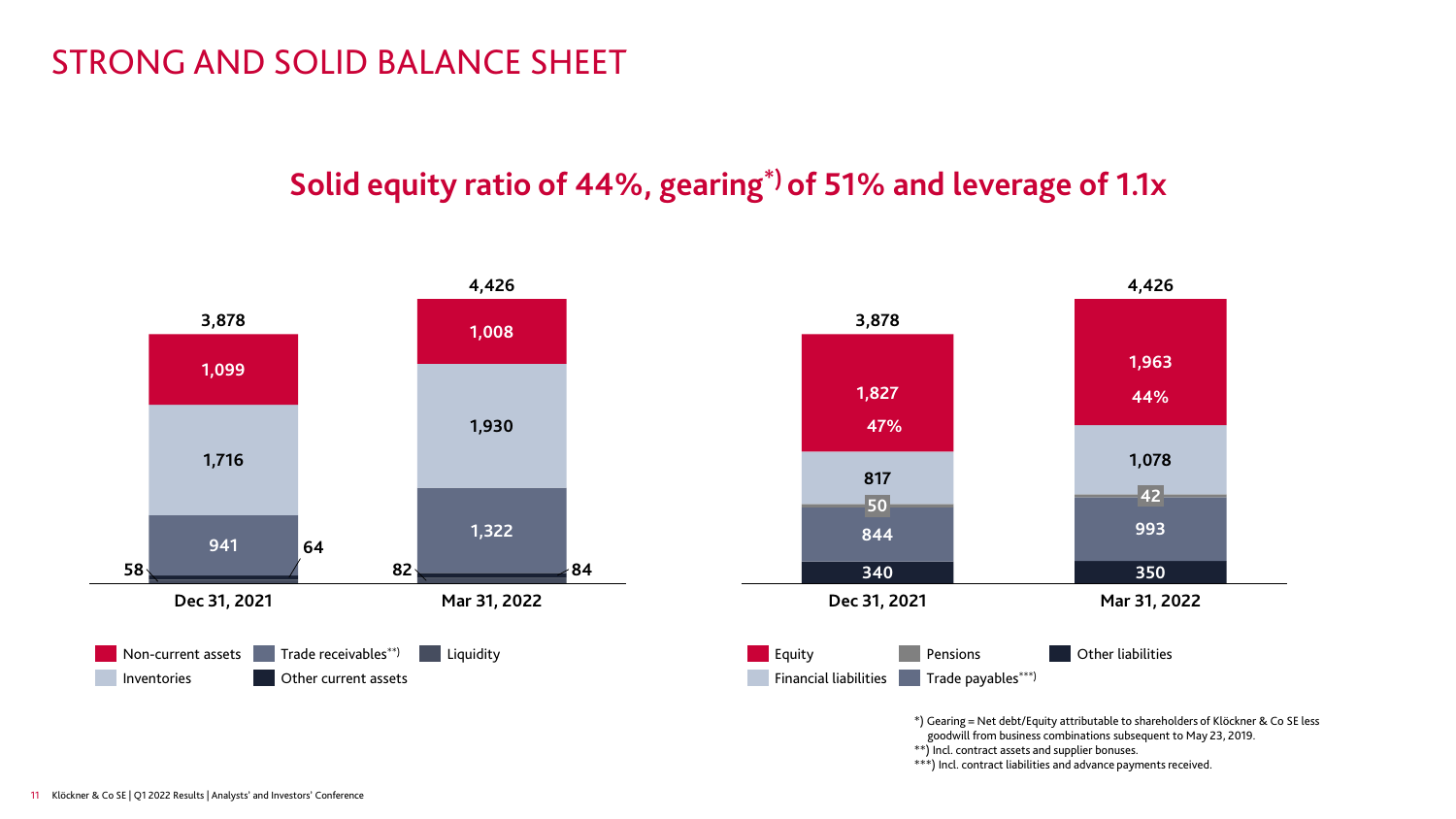### AGENDA

- 1. Highlights and update on strategy
- 2. Financials
- **3. Outlook**
- 4. Appendix

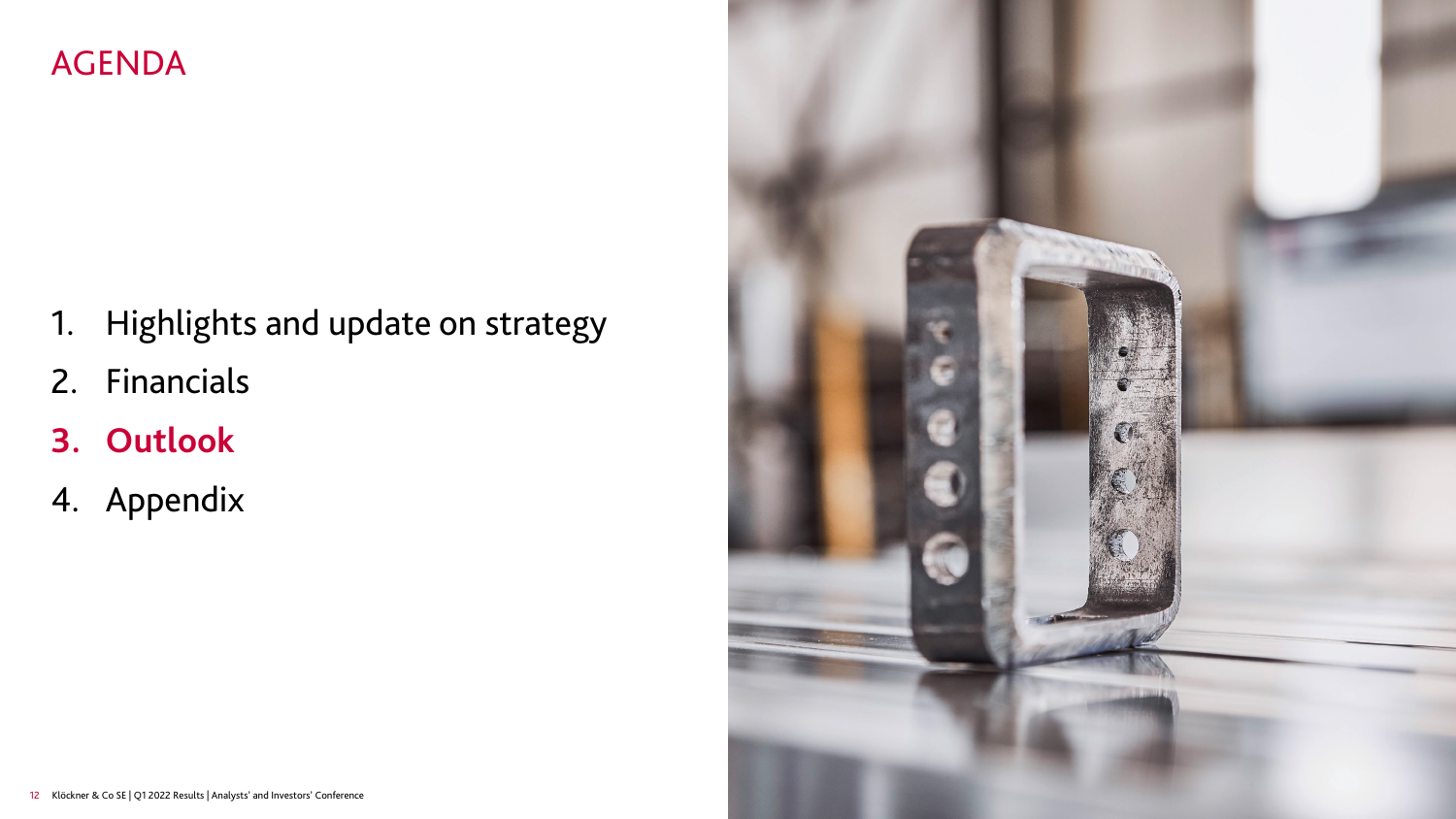# REGION SPECIFIC BUSINESS OUTLOOK 2022

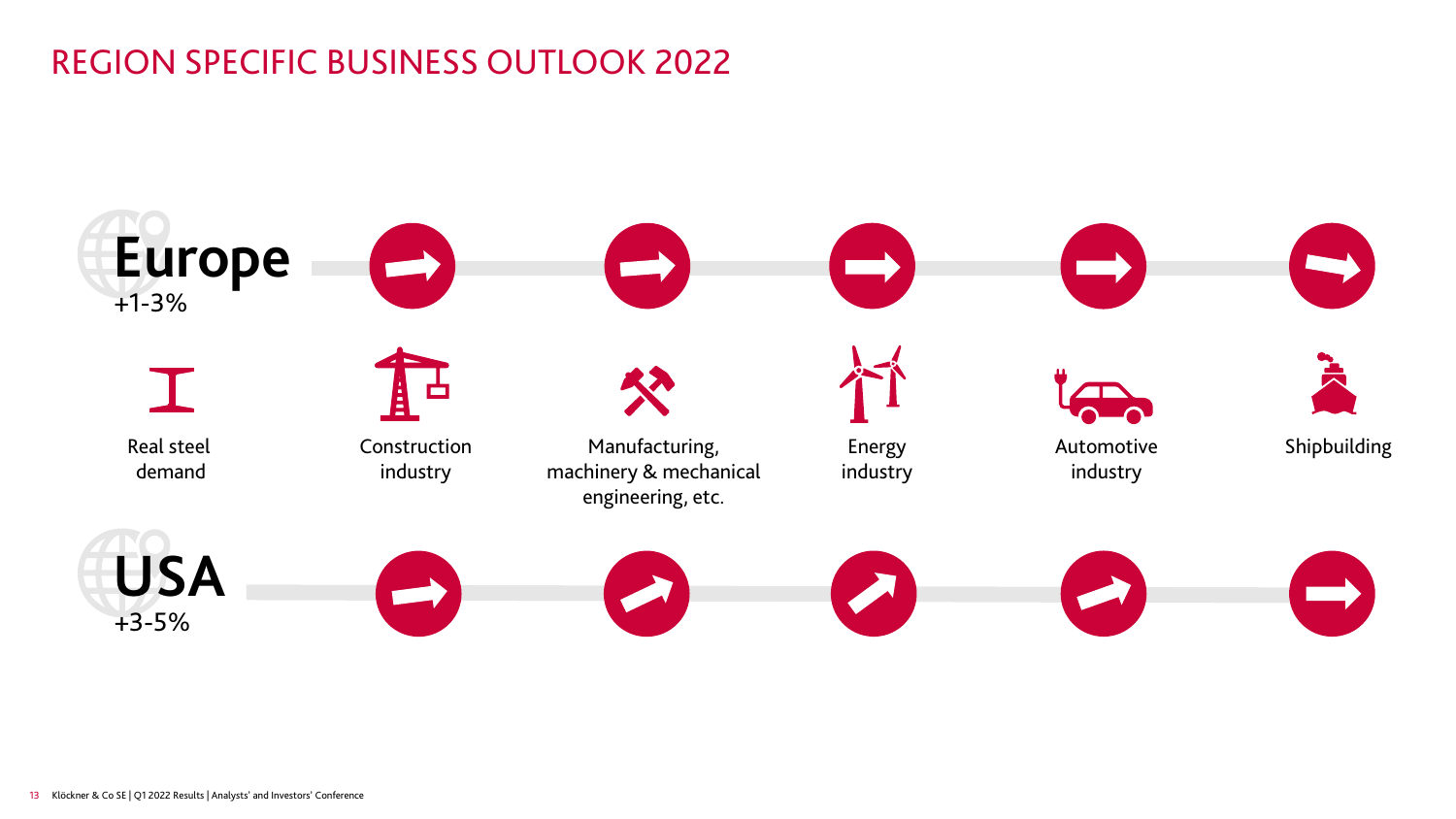# OUTLOOK



- Considerable increase in sales expected and shipment expectations stable to slightly increasing (qoq)
- EBITDA expectation of €180-240m before material special effects
- **Strong and significantly positive operating cash flow expected**
- **FY 2022**
- Sales expectation considerably above prior-year level
- **BED Shipments expected to increase considerably yoy**
- **•** Considerable increase in operating cash flow anticipated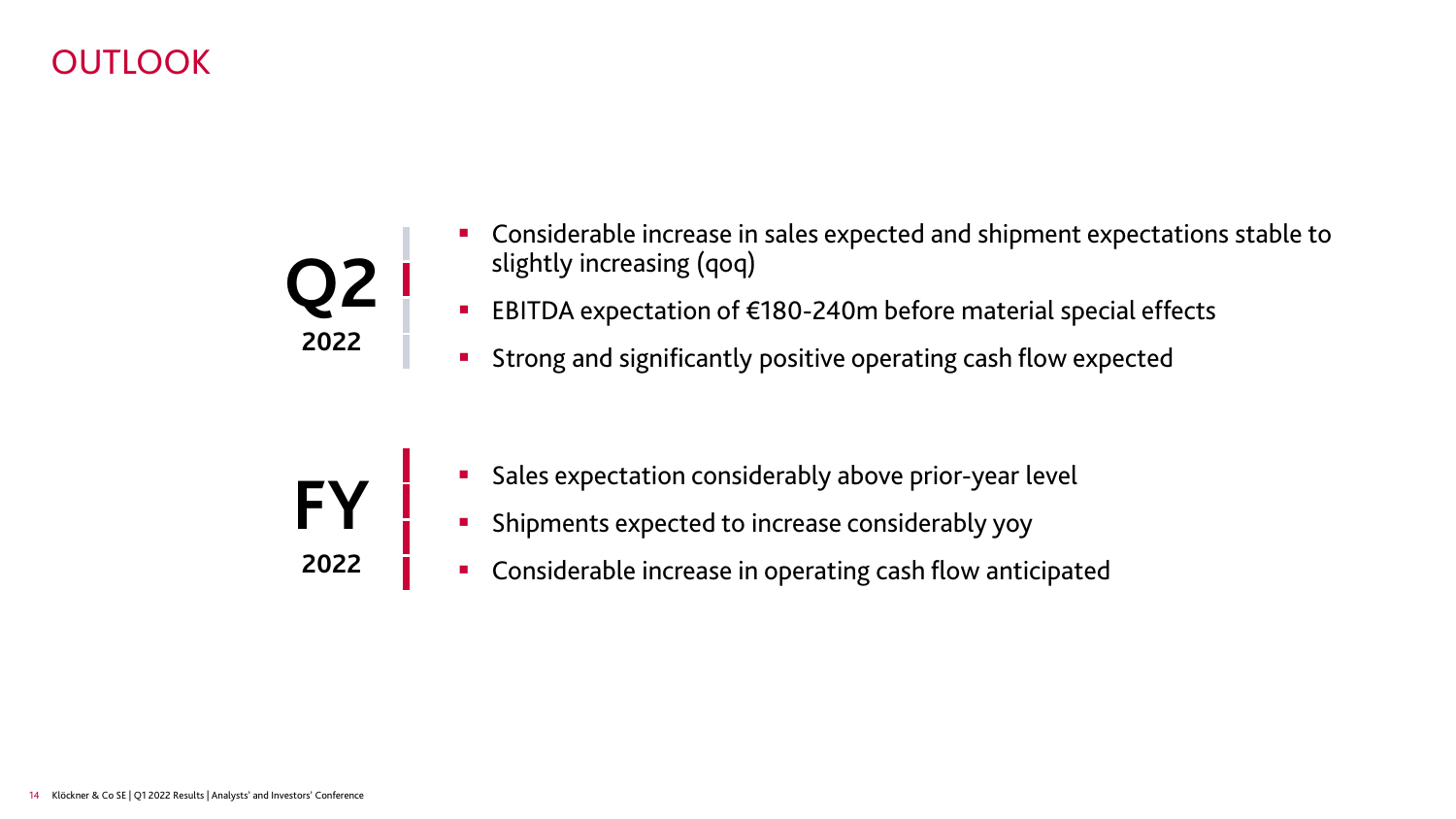### AGENDA

- 1. Highlights and update on strategy
- 2. Financials
- 3. Outlook
- **4. Appendix**

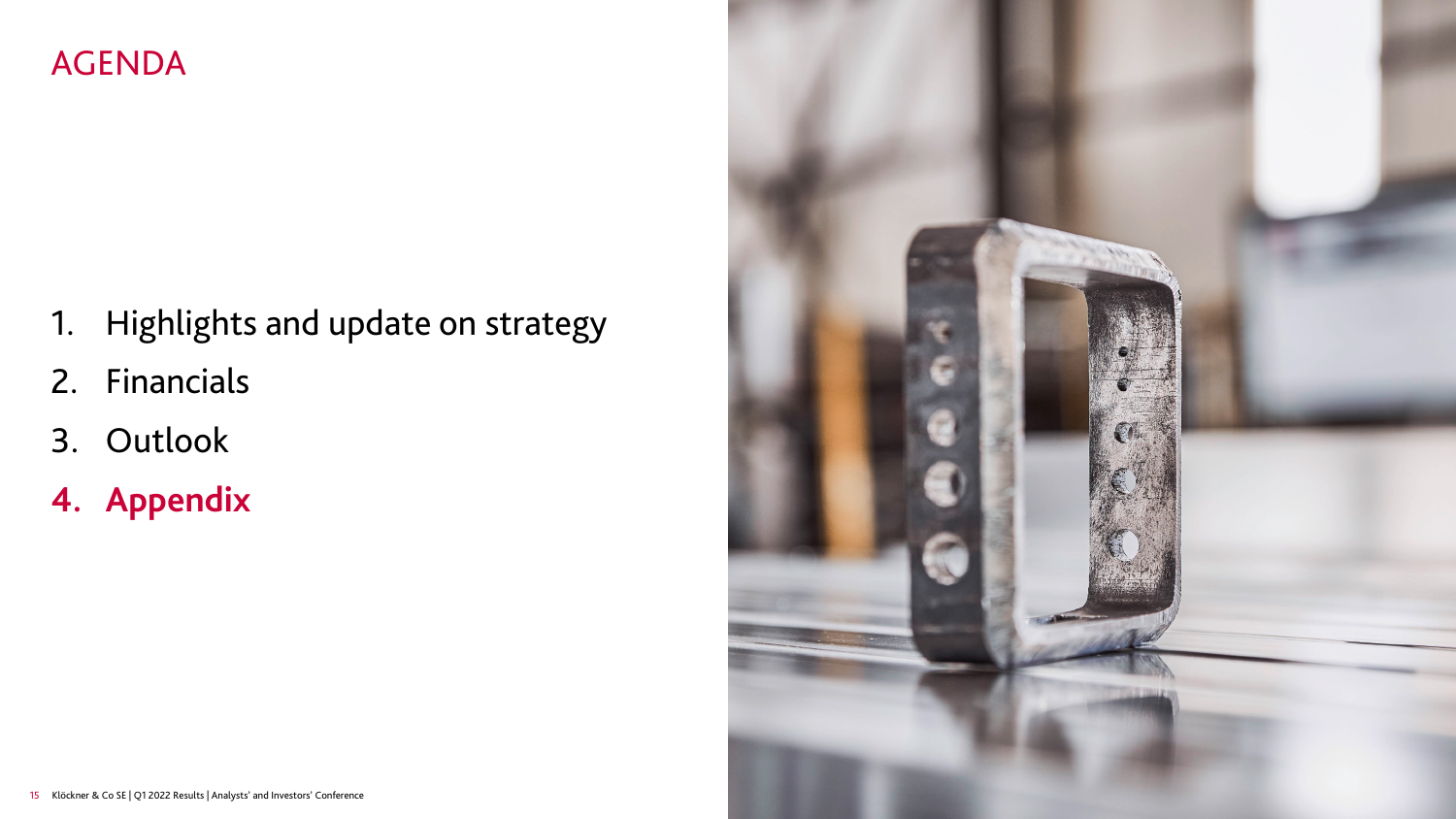#### QUARTERLY AND FY RESULTS

| $(\epsilon m)$                                 | Q <sub>1</sub> | Q <sub>4</sub> | Q <sub>3</sub>      | Q <sub>2</sub> | Q <sub>1</sub> | Q4             | Q <sub>3</sub> | Q <sub>2</sub>      | Q <sub>1</sub> | Q <sub>4</sub>      | Q <sub>3</sub> | Q <sub>2</sub>      | Q1             | FY.      | <b>FY</b>      | <b>FY</b>      | FY.          | FY.            |
|------------------------------------------------|----------------|----------------|---------------------|----------------|----------------|----------------|----------------|---------------------|----------------|---------------------|----------------|---------------------|----------------|----------|----------------|----------------|--------------|----------------|
|                                                | 2022           | 2021           | 2021                | 2021           | 2021           | 2020           | 2020           | 2020                | 2020           | 2019                | 2019           | 2019                | 2019           | 2021     | 2020           | 2019           | 2018         | 2017           |
| <b>Shipments (Tto)</b>                         | 1,257          | 1,108          | 1,190               | 1,295          | 1,287          | 1,195          | 1,242          | 1,070               | 1,365          | 1,250               | 1,420          | 1,479               | 1,499          | 4,881    | 4,873          | 5,648          | 6,107        | 6,135          |
| Sales                                          | 2,438          | 2,030          | 2,038               | 1,847          | 1,525          | 1,232          | 1,279          | 1,171               | 1,448          | 1,365               | 1,565          | 1,682               | 1,703          | 7,441    | 5,130          | 6,315          | 6,790        | 6,292          |
| Sales (currency effect)                        | 100            | 45             | $-15$               | $-88$          | $-70$          | $-42$          | $-27$          | 21                  | 30             | 24                  | 38             | 50                  | 61             | $-128$   | $-18$          | 173            | $-172$       | $-83$          |
| <b>Gross profit</b>                            | 482            | 440            | 540                 | 525            | 388            | 274            | 262            | 226                 | 285            | 267                 | 284            | 304                 | 303            | 1,893    | 1,047          | 1,158          | 1,328        | 1,316          |
| % margin                                       | 19.8           | 21.7           | 26.5                | 28.4           | 25.4           | 22.2           | 20.5           | 19.3                | 19.7           | 19.6                | 18.1           | 18.1                | 17.8           | 25.4     | 20.4           | 18.3           | 19.6         | 20.9           |
| <b>OPEX</b>                                    | $-228$         | $-252$         | $-260$              | $-255$         | $-247$         | $-220$         | $-224$         | $-287$              | $-263$         | $-265$              | $-263$         | $-222$              | $-269$         | $-1,014$ | $-995$         | $-1,019$       | $-1,101$     | $-1,096$       |
| <b>EBITDA bef. material</b><br>special effects | 201            | 171            | 277                 | 271            | 130            | 39             | 40             | 11                  | 21             | 11                  | 28             | 51                  | 34             | 848      | 111            | 124            | 229          | 220            |
| Material special effects                       | 53             | 17             | $\overline{4}$      | $-1$           | 11             | 15             | $-2$           | $-72$               | $\mathbf 0$    | $-8$                | $-7$           | 31                  | $\mathbf 0$    | $-30$    | $-59$          | 15             | $-2$         | $\overline{0}$ |
| EBITDA rep.                                    | 254            | 188            | 280                 | 270            | 141            | 54             | 38             | $-61$               | 21             | 3                   | 21             | 82                  | 34             | 879      | 52             | 139            | 227          | 220            |
| % margin                                       | 10.4           | 9.3            | 13.7                | 14.6           | 9.2            | 4.4            | 3.0            | $-5.2$              | 1.5            | $0.2\,$             | 1.3            | 4.9                 | 2.0            | 11.8     | 1.0            | 2.2            | 3.3          | 3.5            |
| EBITDA rep. (curr. eff.)                       | 9              | $\overline{7}$ | $-2$                | $-14$          | -8             | $-1$           | $\mathsf{O}$   | $\overline{2}$      | $\overline{1}$ | $\overline{1}$      | $\overline{1}$ | $\overline{2}$      | $\overline{1}$ | $-16$    | $\overline{1}$ | 5              | -9           | $-3$           |
| <b>EBIT</b>                                    | 223            | 154            | 249                 | 240            | 111            | 24             | $\overline{4}$ | $-109$              | $-13$          | $-35$               | $-13$          | 49                  | $\overline{2}$ | 754      | -93            | $\overline{2}$ | 141          | 130            |
| Income from Investments                        | $\mathbf 0$    | 5              | $\mathsf{O}\xspace$ | $\mathbf 0$    | $\mathbf 0$    | $\mathsf{O}$   | $\mathsf{O}$   | $\mathsf{O}\xspace$ | $\mathsf{O}$   | $\mathsf{O}\xspace$ | $\mathsf{O}$   | $\mathbf 0$         | $\mathsf 0$    | 11       | $\mathbf 0$    | $\mathsf{O}$   | $\mathbf 0$  | $\mathbf 0$    |
| Financial result                               | $-7$           | -6             | -6                  | 6              | -6             | $-7$           | $-7$           | $-7$                | -9             | -9                  | $-11$          | $-11$               | $-10$          | $-17$    | $-30$          | $-41$          | $-34$        | $-33$          |
| <b>EBT</b>                                     | 216            | 153            | 244                 | 246            | 105            | 17             | $-3$           | $-116$              | $-22$          | $-44$               | $-24$          | 37                  | -9             | 748      | $-124$         | $-39$          | 107          | 97             |
| Income taxes                                   | $-44$          | $-14$          | $-55$               | $-31$          | $-19$          | 5              | $-2$           | 5                   | $\overline{1}$ | $-7$                | $\overline{1}$ | $-9$                | $-1$           | $-119$   | 9              | $-16$          | $-38$        | 5              |
| Net income                                     | 172            | 139            | 189                 | 215            | 86             | 22             | $-5$           | $-111$              | $-21$          | $-51$               | $-23$          | 28                  | $-10$          | 629      | $-114$         | $-55$          | 69           | 102            |
| Minority interests                             | $\overline{4}$ | 3              | 3                   | 3              | $\overline{1}$ | $\overline{1}$ | $\mathbf{0}$   | $\mathbf 0$         | $\mathsf{O}$   | $\mathbf{1}$        | $\mathbf{0}$   | $\mathsf{O}\xspace$ | $\mathbf 0$    | 10       | $\overline{2}$ | $\overline{1}$ | $\mathsf{O}$ | $\overline{1}$ |
| Net income KCO                                 | 168            | 136            | 185                 | 212            | 85             | 21             | -5             | $-111$              | $-21$          | $-51$               | $-23$          | 28                  | $-10$          | 619      | $-116$         | $-56$          | 69           | 101            |
| EPS basic $(\epsilon)$                         | 1.68           | 1.37           | 1.86                | 2.13           | 0.85           | 0.21           | $-0.05$        | $-1.11$             | $-0.21$        | $-0.51$             | $-0.23$        | 0.28                | $-0.10$        | 6.21     | $-1.16$        | $-0.56$        | 0.68         | 1.01           |
| EPS diluted $(\epsilon)$                       | 1.53           | 1.24           | 1.68                | 1.88           | 0.78           | 0.20           | $-0.05$        | $-1.11$             | $-0.21$        | $-0.51$             | $-0.23$        | 0.27                | $-0.10$        | 5.58     | $-1.16$        | $-0.56$        | 0.66         | 0.96           |
| NWC*)                                          | 2,258          | 1,813          | 1,559               | 1,282          | 1,107          | 967            | 1,062          | 1,135               | 1,228          | 1,119               | 1,356          | 1,407               | 1,525          | 1,813    | 967            | 1,119          | 1,277        | 1,132          |
| Net debt                                       | 999            | 762            | 348                 | 303            | 363            | 351            | 427            | 476                 | 563            | 445                 | 634            | 684                 | 820            | 762      | 351            | 445            | 383          | 330            |

\*) Since 2018 including supplier bonus receivables and contract assets.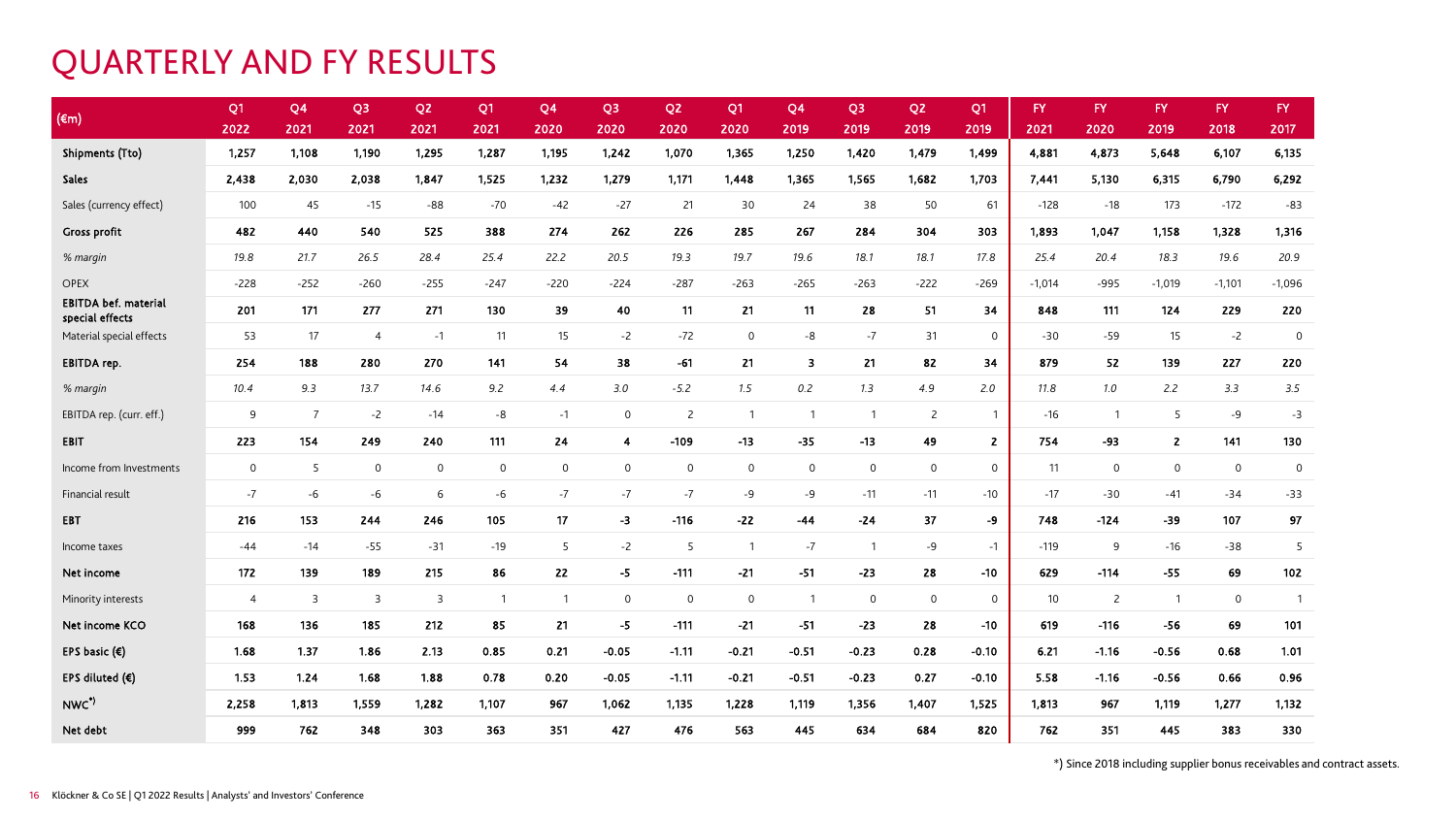# SEGMENT PERFORMANCE



\*) Adjusted for material special effectsin Q1, Q2 2021 and Q1 2022. \*\*) Adjusted for material special effectsin Q1, Q2, Q3, Q4 2021 and Q1 2022. \*\*\*) Adjusted for material special effectsin Q2 and Q4 2021 and Q1 2022.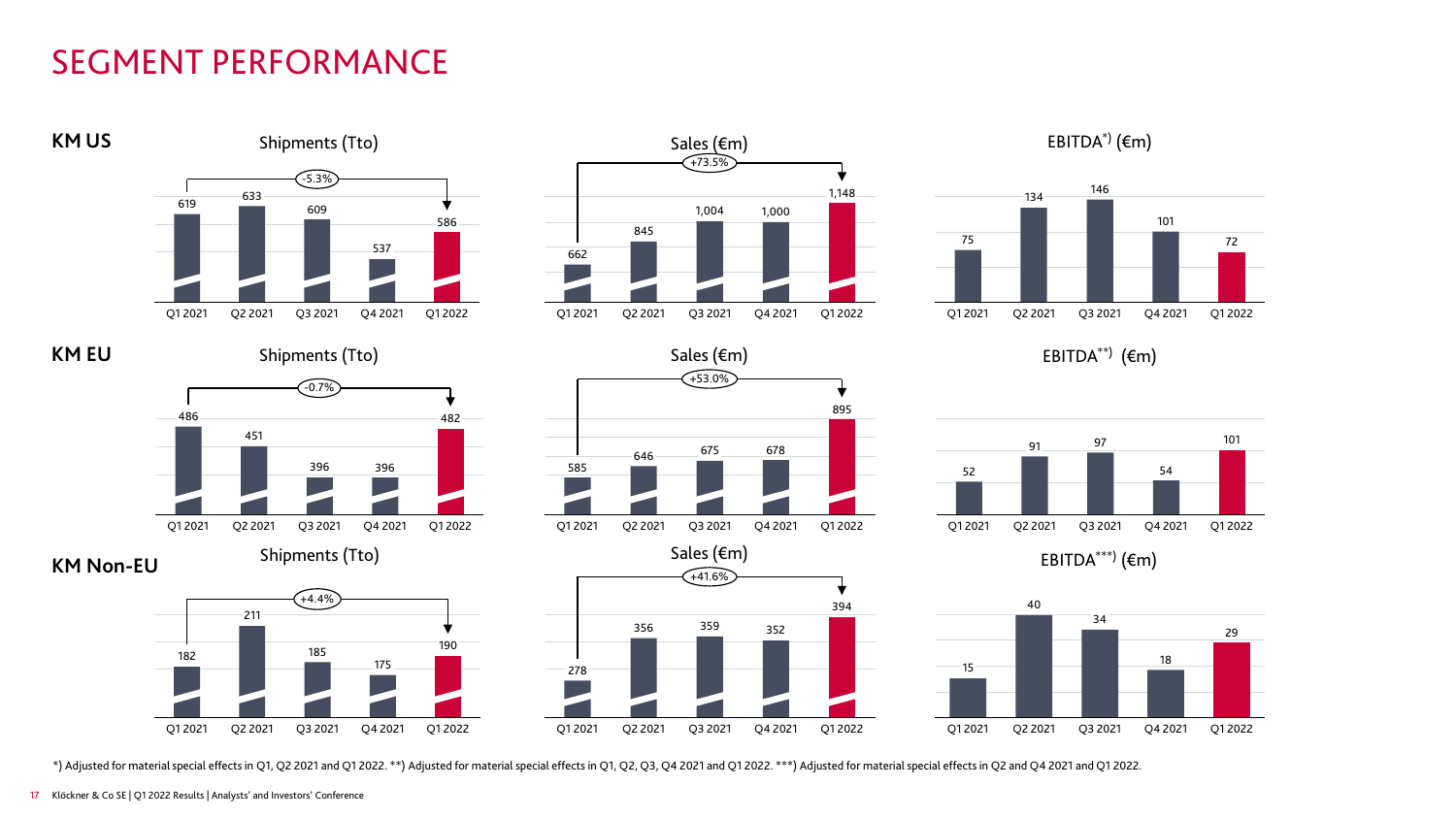# MATURITY PROFILE

| Facility                           | Committed    | <b>Drawn amount</b> |              |  |  |  |  |
|------------------------------------|--------------|---------------------|--------------|--|--|--|--|
| $(\epsilon m)$                     | Mar 31, 2022 | Mar 31, 2022        | Dec 31, 2021 |  |  |  |  |
| <b>Syndicated Loan</b>             | 250          | 183                 | 36           |  |  |  |  |
| ABS Europe <sup>1)</sup>           | 300          | 203                 | 189          |  |  |  |  |
| ABL USA <sup>2)</sup>              | 405          | 303                 | 240          |  |  |  |  |
| Convertible 2016                   | 148          | 142                 | 142          |  |  |  |  |
| Bilateral Facilities <sup>3)</sup> | 191          | 98                  | 57           |  |  |  |  |
| Leases                             | 151          | 151                 | 156          |  |  |  |  |
| <b>Total Debt</b>                  | 1,445        | 1,080               | 820          |  |  |  |  |
| Cash                               |              | 82                  | 58           |  |  |  |  |
| <b>Net Debt</b>                    |              | 999                 | 762          |  |  |  |  |

1) Increase of facility from €220m to €300m in April 2022.

2) Increase of facility from \$330m to \$450m in March 2022.

3) Mainly Switzerland.

4) Equity attributable to shareholders of Klöckner & Co SE less goodwill from business combinations subsequent to May 23, 2019.

5) Net debt as reported/Adjusted equity.

6) Net debt as reported/LTM EBITDA before material special effects.

| $\epsilon$ m                  | Mar 31, 2022 |  |  |  |  |  |
|-------------------------------|--------------|--|--|--|--|--|
| Adjusted equity <sup>4)</sup> | 1,942        |  |  |  |  |  |
| <b>Net Debt</b>               | 999          |  |  |  |  |  |
| Gearing <sup>5)</sup>         | 51%          |  |  |  |  |  |
| Leverage <sup>6)</sup>        | 1.1x         |  |  |  |  |  |

#### **Maturity profile (excl. leasing) in €m, March 31, 2022**

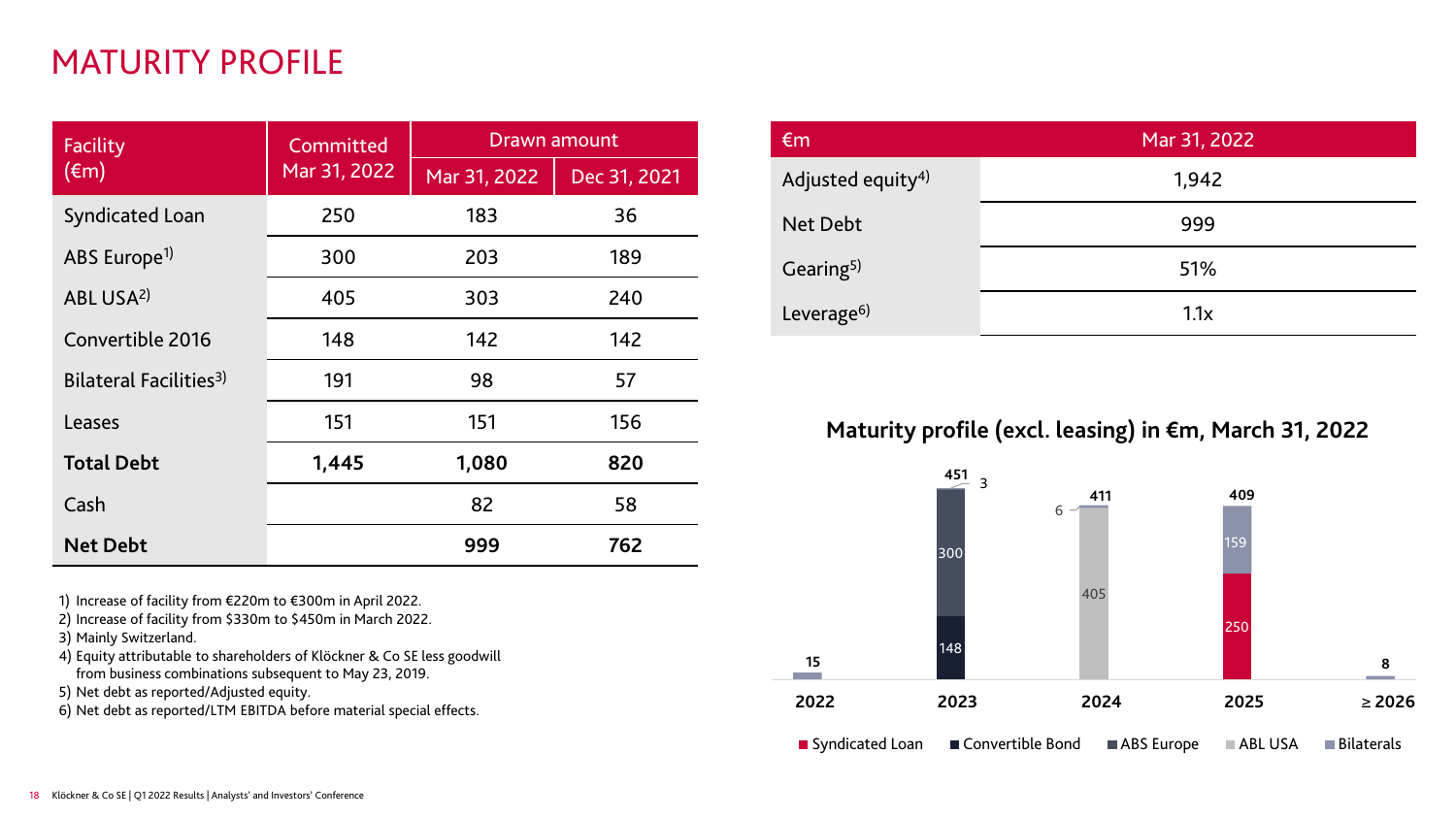# SALES BY MARKETS, PRODUCTS AND INDUSTRIES



#### Sales by products



#### Sales by industries



- Machinery/Mechanical engineering
- 
- Automotive industry
- Household appl./Consumer goods
- Local dealers
- Miscellaneous

As of December 31, 2021.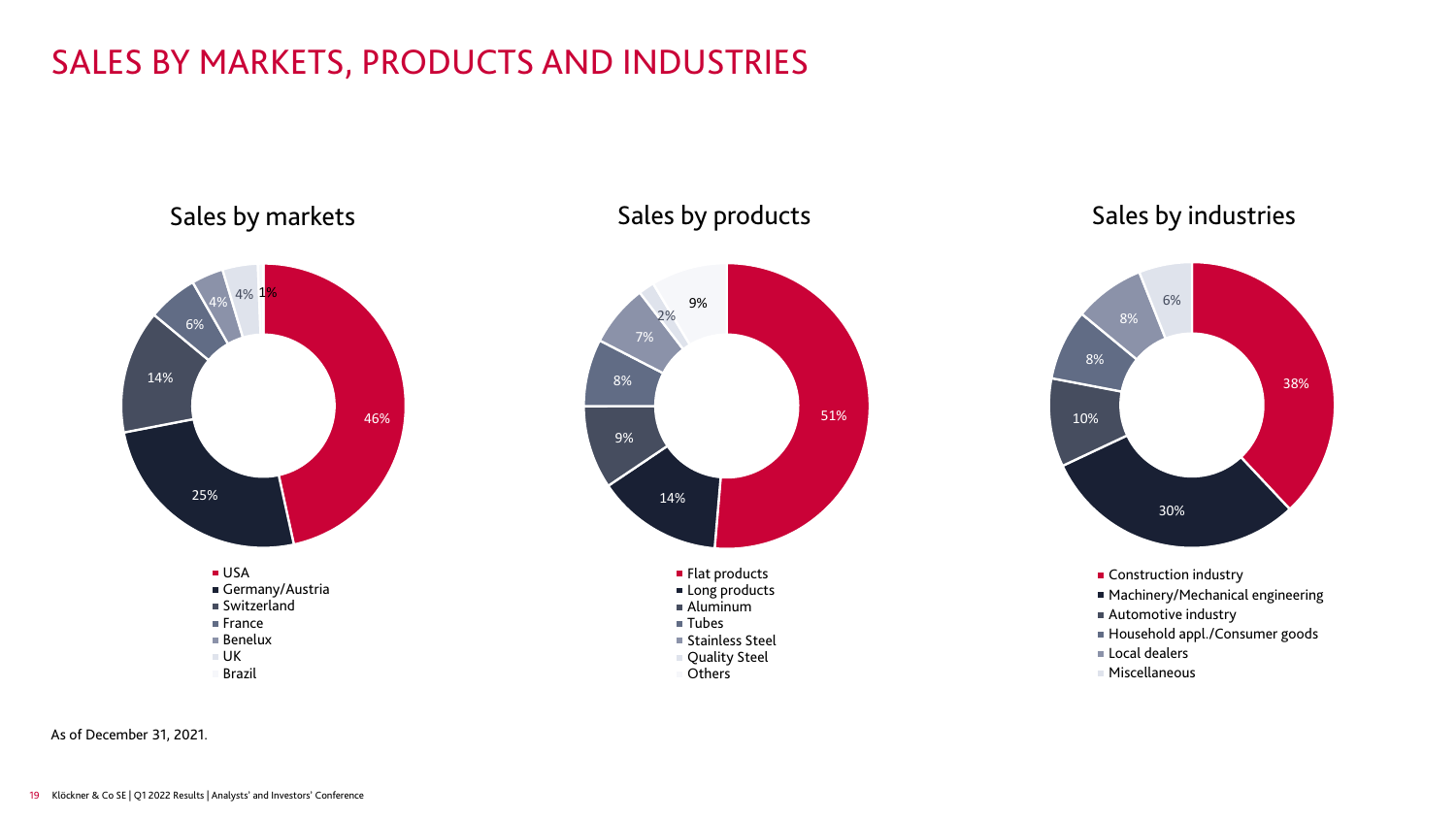# SHARE PRICE PERFORMANCE IN Q1 2022



- **The capital market environment remained volatile** throughout Q1 2022, especially due to the escalation of the war in the Ukraine
- The share price of Klöckner & Co decreased in January 2022 reaching its lowest level of €9.15 on January 24
- The share price increased thereafter until end of Q1 2022 reaching its highest level of €13.30 on March 25
- It went out of trading at €12.26 on March 31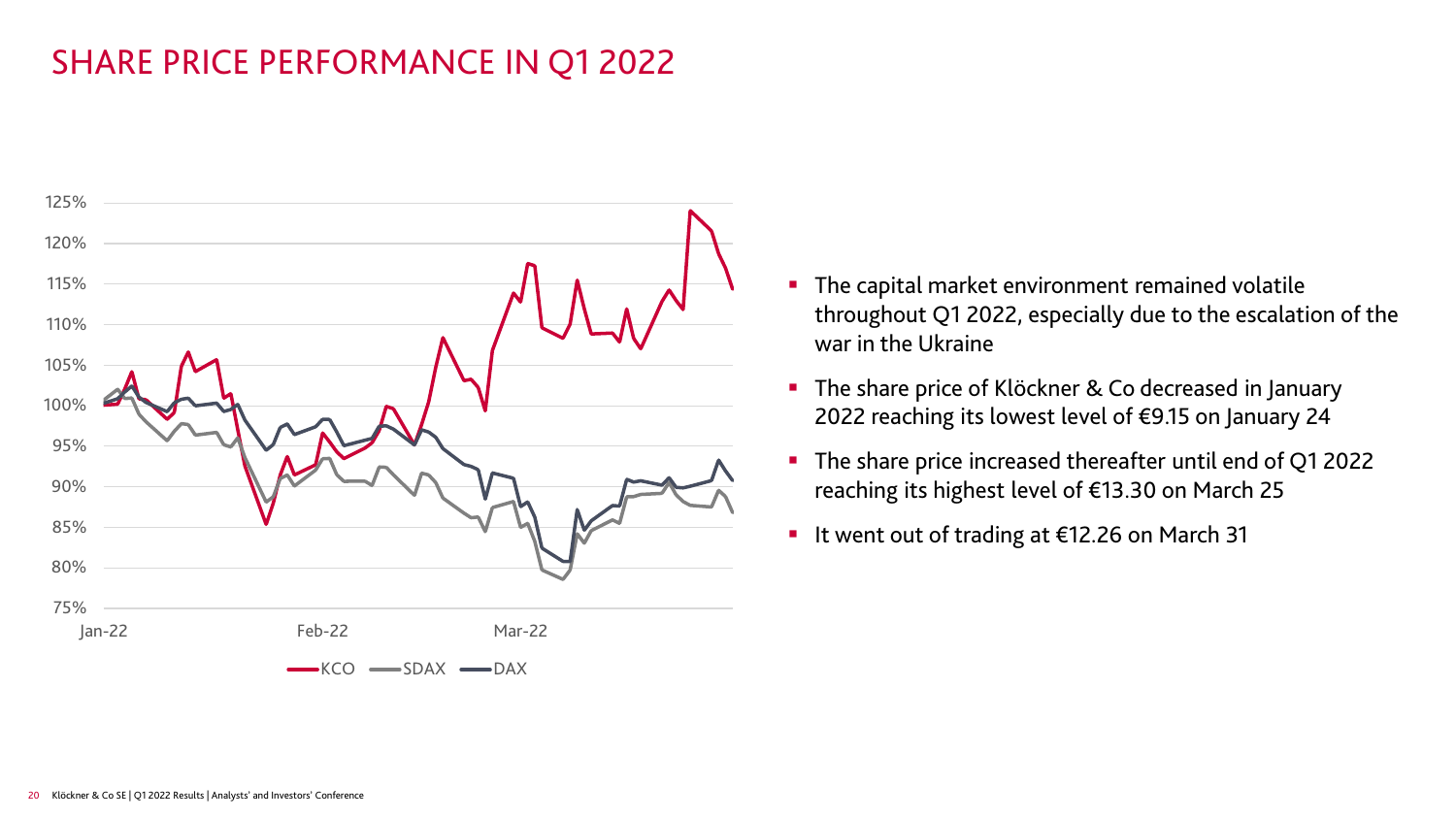#### DIVIDEND POLICY

In general, Klöckner & Co SE follows a dividend policy of distributing 30% of net income before special items.

Given the volatility of our business model, a sustainable dividend payment cannot be guaranteed. If there is a possibility of dividend distribution, we will pay it for the benefit of our investors.

- Compliance with the dividend policy of €0.80 per share for the years 2006 and 2007
- Suspension of the dividend policy for the financial year 2008 in view of the beginning of the Euro crisis and no dividend payment
- Due to earnings no dividend payment in 2009
- Inclusion of our general dividend policy in financial year 2010 with a dividend of  $\epsilon$ 0.30 per share
- Due to earnings no dividend payment neither in 2011, 2012 and 2013 nor in 2015
- **Full distribution of net profit for the financial year 2014**  $(60.20 \text{ per share})$
- Dividend payment of €0.20 per share in 2016 and €0.30 per share for the 2017 and 2018 fiscal year
- No dividend payment due to losses in 2019 and 2020
- Proposal to the Annual General Meeting on June 1, 2022 to pay a dividend of €1.00 per share

| 2006  | 2007  | 2008<br>2009             | 2010  | 2011<br>2013 | 2014  | 2015                     | 2016  | 2017  | 2018  | 2019<br>$\overline{\phantom{a}}$<br>2020 | 2021                |
|-------|-------|--------------------------|-------|--------------|-------|--------------------------|-------|-------|-------|------------------------------------------|---------------------|
| €0.80 | €0.80 | $\overline{\phantom{a}}$ | €0.30 | $\sim$       | €0.20 | $\overline{\phantom{a}}$ | €0.20 | €0.30 | €0.30 | $\blacksquare$                           | €1.00 <sup>*)</sup> |

#### **Dividend payment per share**

\*) Proposal to the Annual General Meeting on June 1, 2022.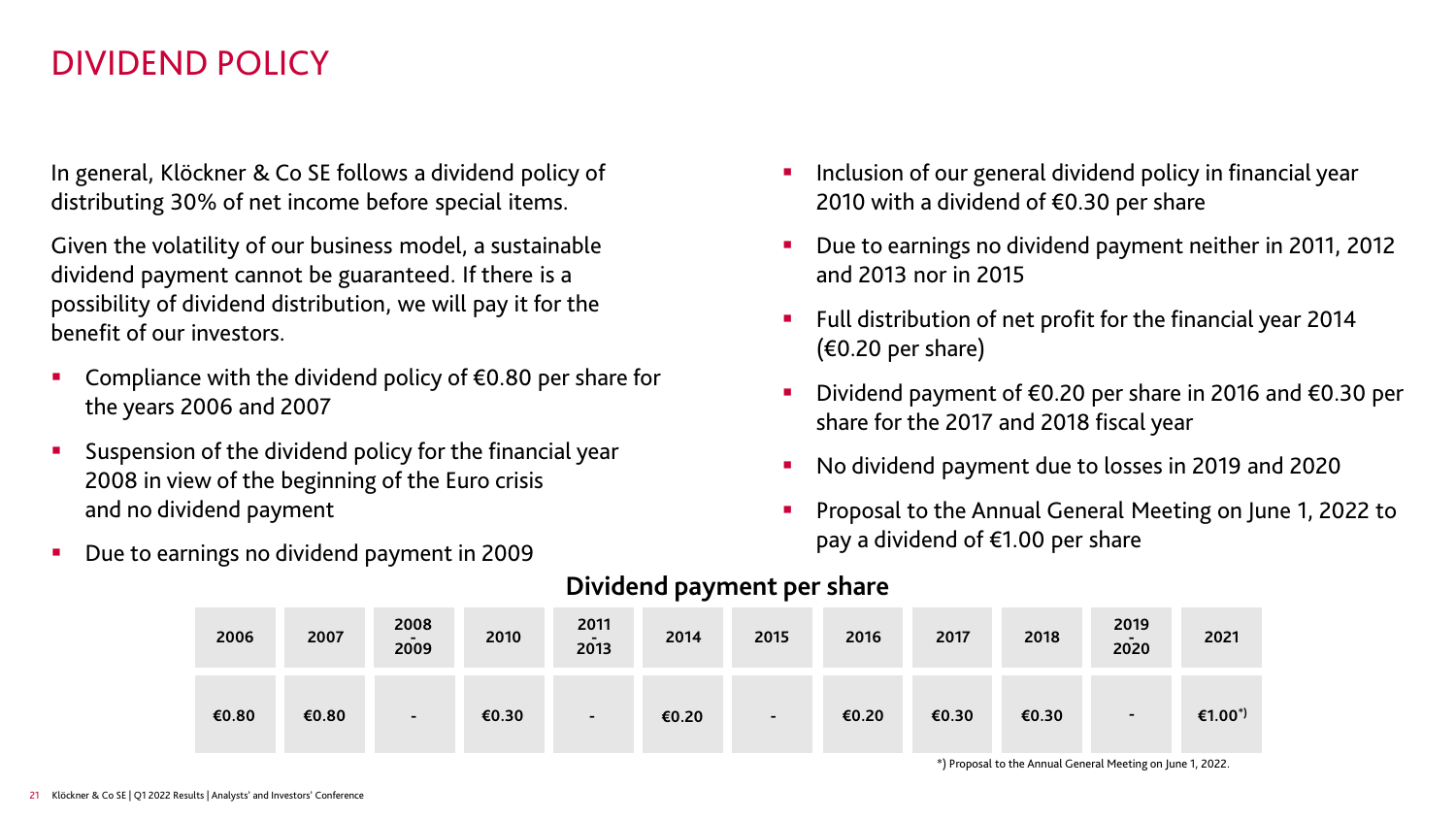# LEADING THE SUSTAINABILITY TRANSFORMATION - INTRODUCTION OF A CUSTOMER-CENTRIC METRIC FOR CO<sub>2</sub>-REDUCED STEEL



# **>30% and >50% of volume** in the most sustainable **"Prime & Pro"** categories **by 2025 and 2030**, respectively **2025** SHIPMENTS **2030**  $>30\%$   $>50\%$ **Our ambition**

Savings of more than 4 million tons of  $CO<sub>2</sub>$  annually